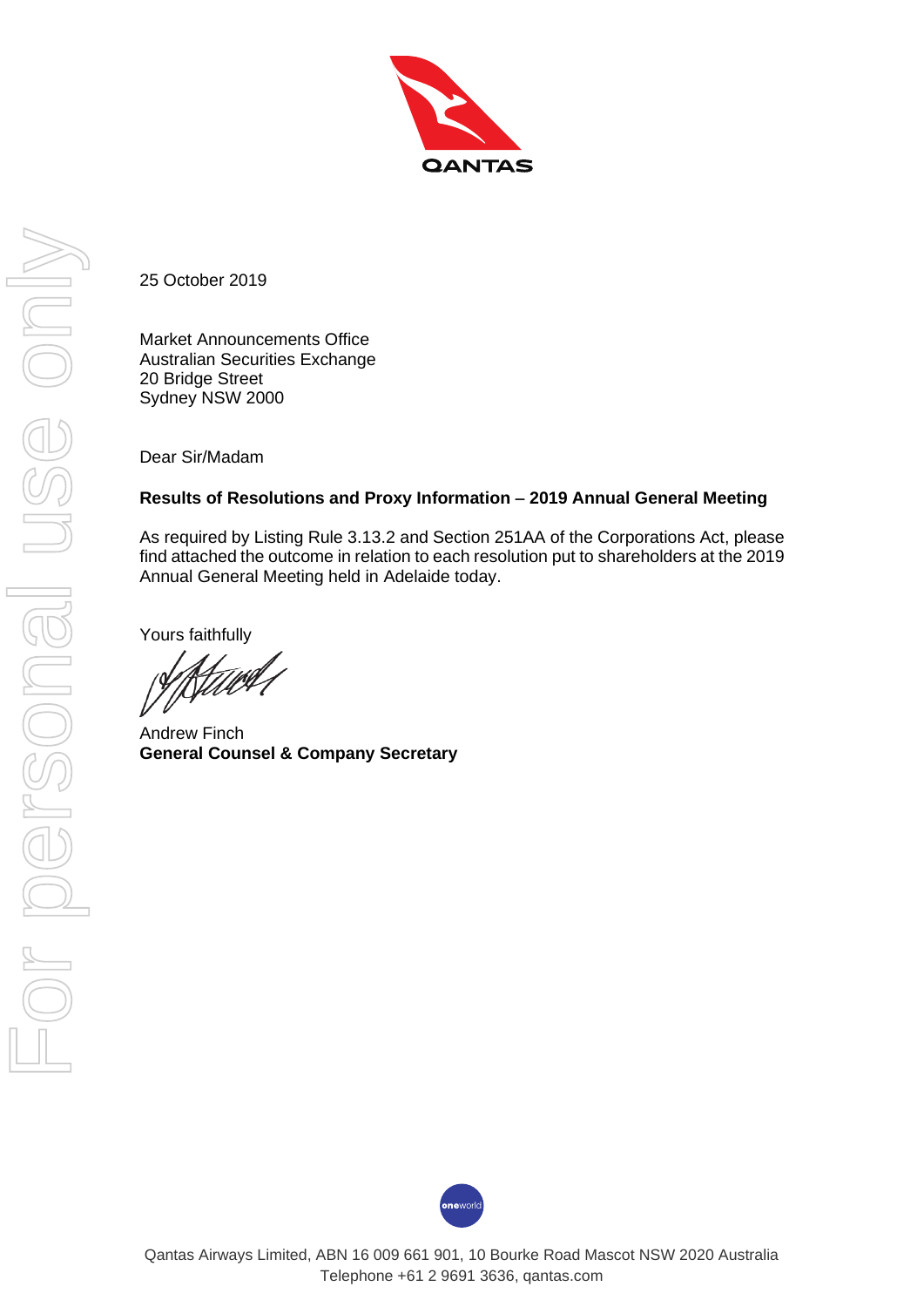## **ATTACHMENT**

## **QANTAS ANNUAL GENERAL MEETING 2019 – Proxy Votes and Votes Cast on Poll**

\_\_\_\_\_\_\_\_\_\_\_\_\_\_\_\_\_\_\_\_\_\_\_\_\_\_\_\_\_\_\_\_\_\_\_\_\_\_\_\_\_\_\_\_\_\_\_\_\_\_\_\_\_\_\_\_\_\_\_\_\_\_\_\_\_\_\_\_\_\_\_\_\_\_

| <b>RESOLUTION</b>                                                                                                           | <b>TOTAL NUMBER OF PROXY VOTES LODGED</b> |                         |                              |                |
|-----------------------------------------------------------------------------------------------------------------------------|-------------------------------------------|-------------------------|------------------------------|----------------|
|                                                                                                                             | For                                       | <b>Against</b>          | Proxy's<br><b>Discretion</b> | <b>Abstain</b> |
| 2.1 - ELECTION OF<br><b>RICHARD GOYDER</b>                                                                                  | 1,146,313,787<br>99.67%                   | 1,418,408<br>0.12%      | 2,415,824<br>0.21%           | 1,147,039      |
| 2.2 - ELECTION OF<br><b>PAUL RAYNER</b>                                                                                     | 1,136,295,590<br>98.80%                   | 11,564,105<br>1.01%     | 2,228,012<br>0.19%           | 1,207,351      |
| 2.3 - RE-ELECTION OF<br><b>TODD SAMPSON</b>                                                                                 | 1,136,859,871<br>98.85%                   | 10,996,676<br>0.96%     | 2,264,375<br>0.20%           | 1,171,755      |
| 2.4 - RE-ELECTION OF<br><b>BARBARA WARD</b>                                                                                 | 1,129,212,983<br>98.65%                   | 13,198,785<br>1.15%     | 2,268,655<br>0.20%           | 6,614,635      |
| <b>3 - PARTICIPATION OF THE</b><br><b>CHIEF EXECUTIVE OFFICER,</b><br>ALAN JOYCE, IN THE LONG<br><b>TERM INCENTIVE PLAN</b> | 1,122,015,298<br>97.81%                   | 23,022,754<br>2.01%     | 2,125,930<br>0.19%           | 1,298,442      |
| <b>4 - REMUNERATION REPORT</b>                                                                                              | 1,101,547,306<br>96.30%                   | 40,091,700<br>3.50%     | 2,220,333<br>0.19%           | 4,603,085      |
| <b>5.1 - SPECIAL RESOLUTION</b><br>TO AMEND THE COMPANY'S<br><b>CONSTITUTION</b>                                            | 36,906,798<br>3.42%                       | 1,039,049,192<br>96.37% | 2,277,025<br>0.21%           | 73,059,835     |
| <b>5.2 - CONTINGENT</b><br><b>RESOLUTION - HUMAN</b><br><b>RIGHTS RISKS</b>                                                 | 270,404,823<br>23.56%                     | 874,849,299<br>76.23%   | 2,374,469<br>0.21%           | 3,665,518      |